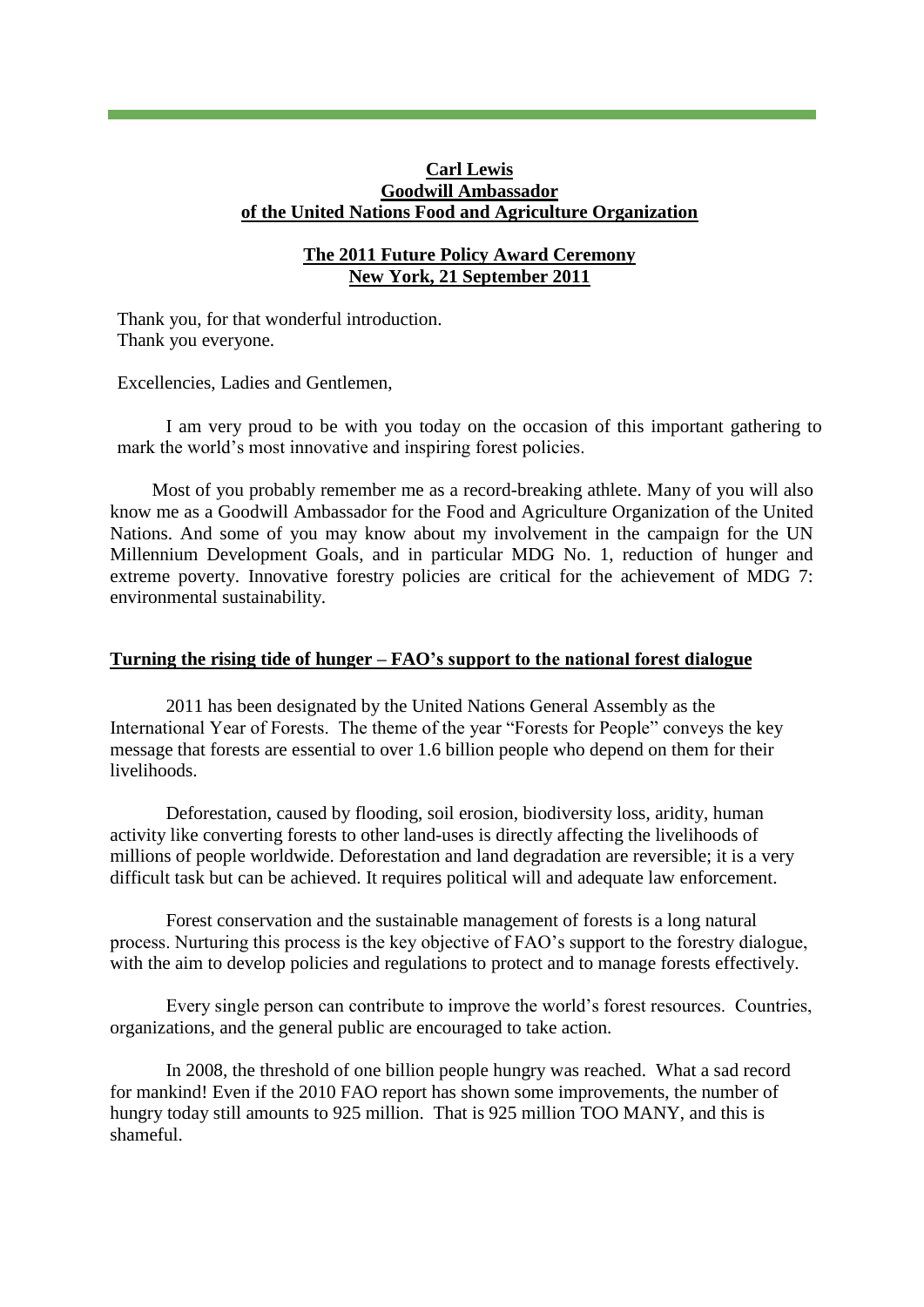The Olympic movement and the United Nations share the same basic goal: the promotion of world peace, development, better environment, and understanding – one through sport, the other through diplomacy. In fact, the Olympic Movement, the United Nations, and the FAO are equally committed to the cause of the underprivileged and actively involved in global efforts to bring hope for a decent life to those who are disadvantaged, hungry and suffering.

By its very nature, sport is about participation, it is about inclusion and citizenship. Sport brings individuals and communities together, highlighting commonalties and bridging cultural or technical divides.

I've broken a lot of records in my career – at the Olympic Games and athletic championships around the world. But the record we want to break now will mean so much more.

We want to break the world's record of empty promises and just ignoring the poor. We want food for all people when they need it to survive and live full and healthy lives. Is that asking too much?

Forests also contribute to improving food security and increasing nutritional standards. Fruit trees and other edible forest products (mushrooms, wild berries, game, etc) represent extremely important nutritional complements for vulnerable communities and sometimes constitute their only livelihoods. Forests also offer opportunities for employment creation, eco-tourism and play an increasingly important role in poverty alleviation and food security.

One of the lessons learnt during my Ambassadorship and my collaboration with the United Nations and FAO, is that the welfare and well being of every one of us is linked to that of everyone else. We are all responsible, in some measure, for each other's welfare, and that global solidarity is both necessary and possible. I have learnt that development ultimately depends on respect for basic human rights.

The dream of every athlete, women and men training hard in every discipline, is of course participating in the Olympic Games. You represent your country, you compete with the very best from all around the world and when you see your flag hoisted at the highest level, when you hear your national anthem being played, you know that all the sacrifices were not in vain.

Allow me to ask a question: Should a similar competition not exist between the governments of our world as between our Olympic athletes? A competition in which governments are celebrated and honoured that provide the best policies on the fight against hunger, on sustainable protection of our environment and on solutions to all the pressing global challenges that threaten humankind today and jeopardise the lives of future generations? To overcome these challenges is so much more important than being able to run the fastest or jump the furthest, and an achievement that should be honoured and incentivised with just as many medals!

This competition should exist every year in the international arena. It should be carried out conscientiously and judiciously. This may seem like utopian musings but the fundamentals for this kind of utopia are already in place: The Future Policy Award, the first prize for sustainable and responsible policies that have a proven effect on contributing to a